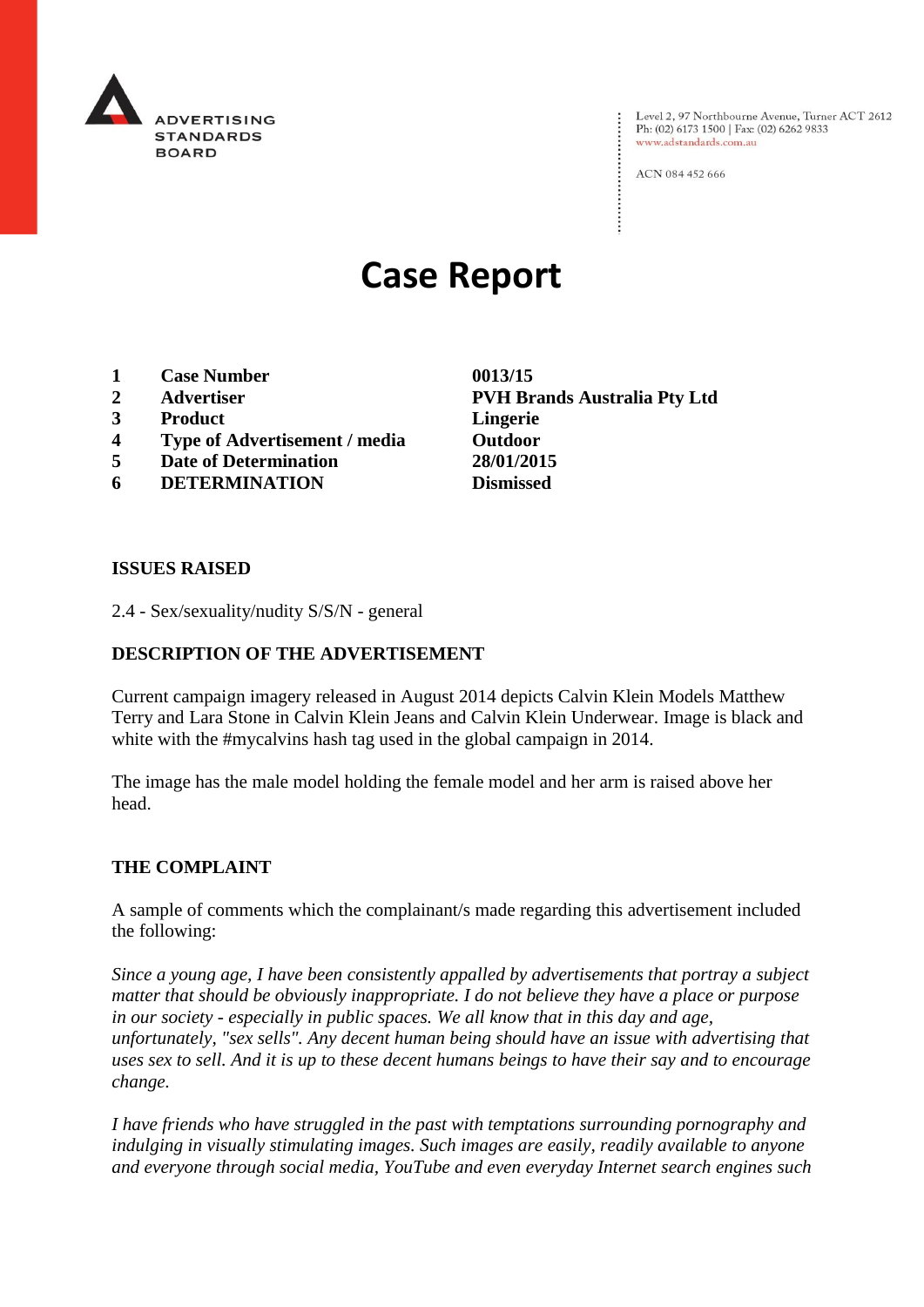*as Google Images. These friends are really working hard to overcome their addiction and I am doing my best to support them, and many have been clean for months now. However, they share my disgust in the way that sex is used to sell products. For anyone struggling with an addiction or temptation towards pornography, such billboards can create a massive downfall and place temptation right before their faces – forcibly viewing images they are trying to steer clear of and having them imposed on them in a public area where they have no control over what they are confronted with. My friends and I talk about 'training our eyes to look away' – but, seriously, if there is something in a public place that a bunch of late teenagers are trying to avoid, why is it there in the first place? Shouldn't society be striving to bring up young generations with morals and values? How is inappropriate advertising going to help change the thoughts and behaviours of young adults and younger generations? What are we trying to teach society?*

*Seeing images of half-naked men and woman in provocative and revealing poses makes me feel physically ill. This kind of advertising upsets me and honestly makes me feel sick. The general public should not have to feel this way when they are walking down Pitt Street Mall doing their shopping, walking to Macca's with the kids for lunch, going for a morning jog, or sitting at a bus stop, only to see the same advertisement, just five times bigger, plastered onto the side of the bus as it pulls in.*

*Having images such as the Calvin Klein advertisements and other brands of underwear and swimwear, in public areas where men, women, children, families, mums, dads, grandparents and people of all races and religions are subject to them does not seem right - it cannot be right.*

*I understand that products need to be advertised for business, but I propose that Australian Advertising takes a stand against provocative, suggestive, inappropriate advertising particularly in our streets and public spaces.*

*I will not hesitate to lodge further complaints.*

#### **THE ADVERTISER'S RESPONSE**

Comments which the advertiser made in response to the complainant/s regarding this advertisement include the following:

*Timing- August- December 2014 in the Australian Market. This specific campaign ran in December geo targeted to Calvin Klein Retail store locations in the CBD in JC Decaux.*

*This season, Calvin Klein Jeans and Calvin Klein Underwear was synergistically brought together in one global advertising campaign featuring supermodel Lara Stone and male model Matt Terry. The campaign extended the very successful #mycalvins social media campaign, which was first launched in February 2014. Until now, the program has focused primarily on encouraging influencers and consumers to post photos of themselves wearing the iconic Calvin Klein Underwear logo product on social media using the dedicated #mycalvins hash tag to share their individual style. To date, the viral program has seen thousands of image posts using the hash tag, engaging over 6 million fans and reaching over 200 million fans from more than 23 countries.*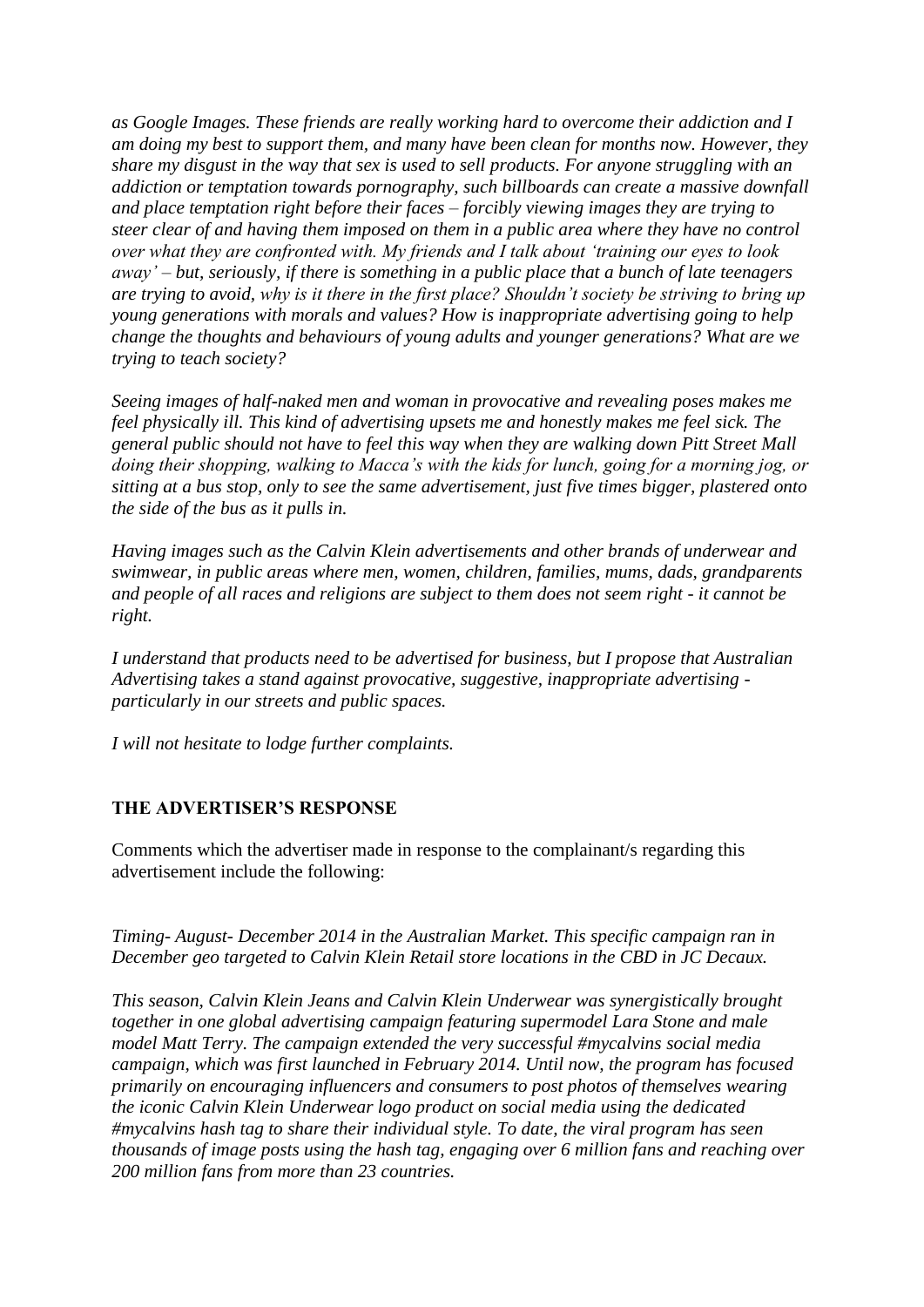*Beginning with the fall 2014 (Spring 2014 in Australia) season, the #mycalvins program will expand to encourage influencers to also use #mycalvins in photo posts where they are wearing their Calvin Klein Jeans. Additionally, the #mycalvins hash tag will now be featured prominently on print, digital and outdoor advertising executions as well as in-store, on hang tags and at point of sale. #mycalvins."*

*The campaign was photographed by Mert Alas & Marcus Piggott in New York and London, and was produced under the direction of Calvin Klein, Inc.'s in-house ad agency and studio working with creative agency Wednesday London. Ms. Stone, considered one of today's top supermodels, has a long-standing relationship with the house; she was first introduced on the Calvin Klein Collection runway at the Spring 2007 show and has been the face of multiple global advertising campaigns for the house's lifestyle brands since Fall 2010.*

*"My relationship with Calvin Klein has spanned many years and it's an honor to be a part of this iconic brand's legacy and to be featured in such timeless creative," said Ms. Stone. "The campaigns are always so beautifully and artistically presented – and are always fun to shoot. Matt and I have a great working relationship and it's always a fantastic atmosphere on set with Mert and Marcus." Calvin Klein has a strong heritage of Iconic campaigns that highlight the products we sell in a bold*

*impactful way. They are often seen as Provocative and we understand that this can cause offence to certain members of the community who are not comfortable with the human form and the intimate category advertised, with respect to their opinions we find that the majority of our target consumer and the public are not offended. This is supported by the fact this is the first and only complaint in Australia we have received on this campaign, 5 months after Launch.* 

*We take reasonable steps with media placement to ensure these images are not near Churches or Schools.*

*In reference to Section 2 of the code, we note that the preliminary assessment raises only 2.4, but we have dealt with each part of Section 2 as referenced in your letter for completeness.*

*2.1 We do not believe that either male or female characters are discriminated against nor any area of the community is vilified by the creative.*

*2.2 The couple's interaction represents a loving consensual embrace is neither exploitative nor degrading. The Female in this creative is shown in a strong confident approach.*

*2.3 There is no violence depicted.*

*2.4 The male and female are each clothed in jeans (the top band of the male's underwear is also shown, as is the female's top) and no sensitive areas of the body are shown. The ad is not overtly sexualized. The products are jeans and underwear, as exemplified in the photo and in the language used in the ad. These products are not aimed at or sold to Children. The advertisement is appropriate for today's consumer and attitudes, and treats sex, sexuality and nudity with sensitivity to the relevant audience.*

*2.5 We believe the language used is not contravening the code and is not offensive.*